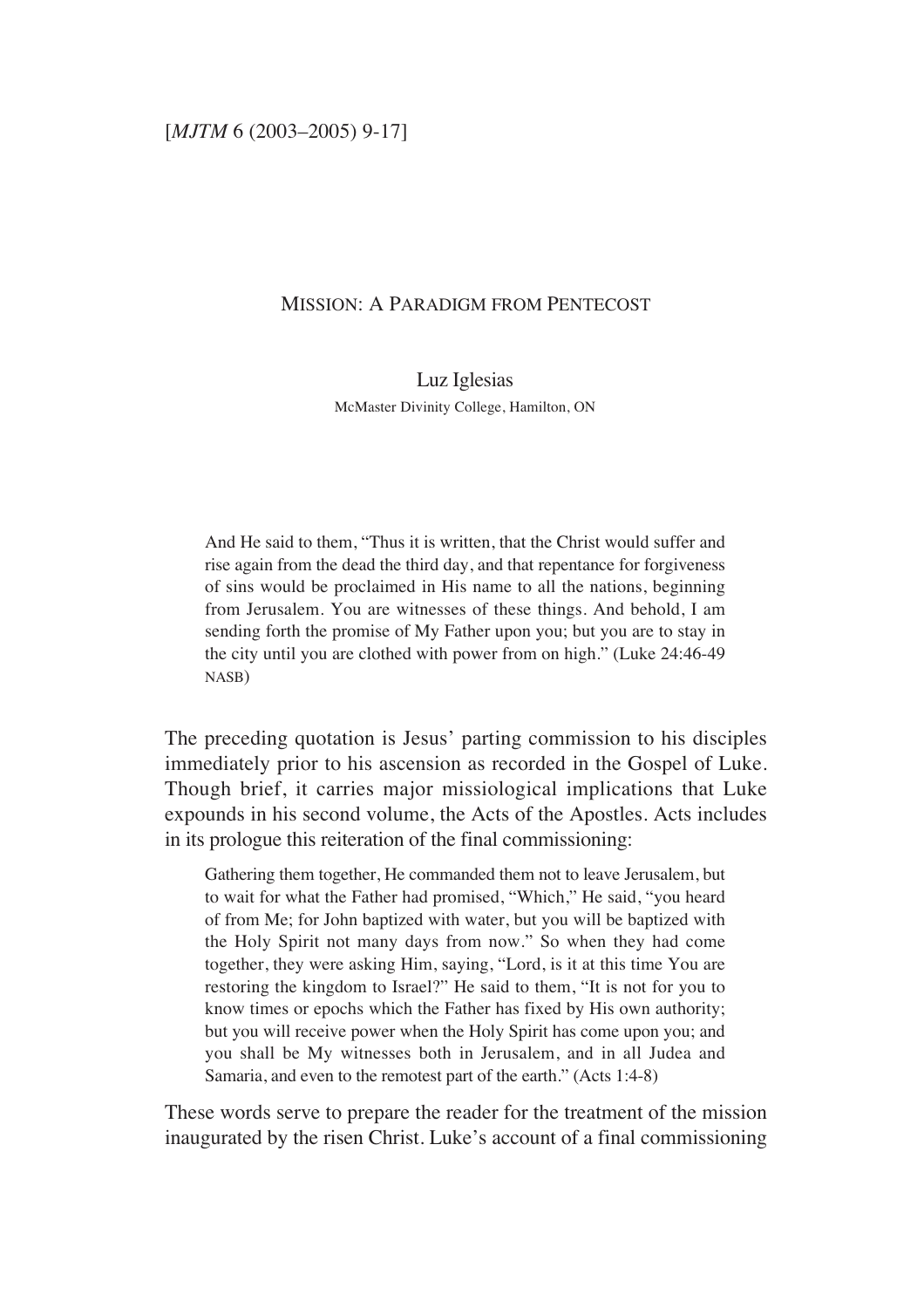is not unique in the New Testament canon, but it is distinctive for its treatment of the mission as inseparable from the person of the Holy Spirit. "You will receive power when the Holy Spirit has come upon you; and you shall be my witnesses" is the Lucan missiological axis on which rests the mandate and experience of the apostolic mission through the ages. It is poetically trinitarian, as the Risen Son proclaims "the promise of My Father upon you." Thus, Luke presents as Jesus' own concern that the gift of the Spirit is a prior condition to the endeavour of witness.

Jesus' words, "You will be baptized with the Holy Spirit not many days from now," foreshadow the narrative of the events of Pentecost, which occurs in the second chapter of Luke's second volume. If the book of *Luke* is his telling of the gospel of salvation, *Acts* is his construal of "salvation applied".<sup>1</sup> The pentecostal event is the initial immersion of the Church in the power of the Holy Spirit. As such, it provides a weighty exploration of the mission of God. First, the narrative of Pentecost proposes a paradigm for mission that closely resembles the major components of Jesus' final words to the disciples. Second, even a cursory reading of the relevant passages raises the question: to whom is the mission directed? This question was pressing for the early believers, one which occupies a great deal of the New Testament. So, in the first two chapters of Acts Jesus inaugurates the proclamation of his promise of forgiveness, in which his followers will bear witness to his story, in a cycle of mission, through the power of the Holy Spirit, emanating from the first group of believers out across all human boundaries. Pentecost clarifies the agency and scope of the Risen Lord's mission, and his invitation for the participation of his followers.

## *Pentecost Clarifies a Missiological Paradigm*

The paradigm for the mission of Jesus is foremost one of trinitarian initiation. The content of preaching is the mighty deeds of God: what God has accomplished, the Spirit whom God will send, the forgiveness that God calls people to and bestows on them. The particular emphasis of Pentecost is the free giving of the Holy Spirit for mission as promised by the Father and proclaimed by the Son. While the origin of the mission is never questioned, the very title, the Acts of the Apostles,

1. William J. Larkin and Joel F. Williams (eds.), *Mission in the New Testament: An Evangelical Approach* (New York: Orbis, 1998), p. 170.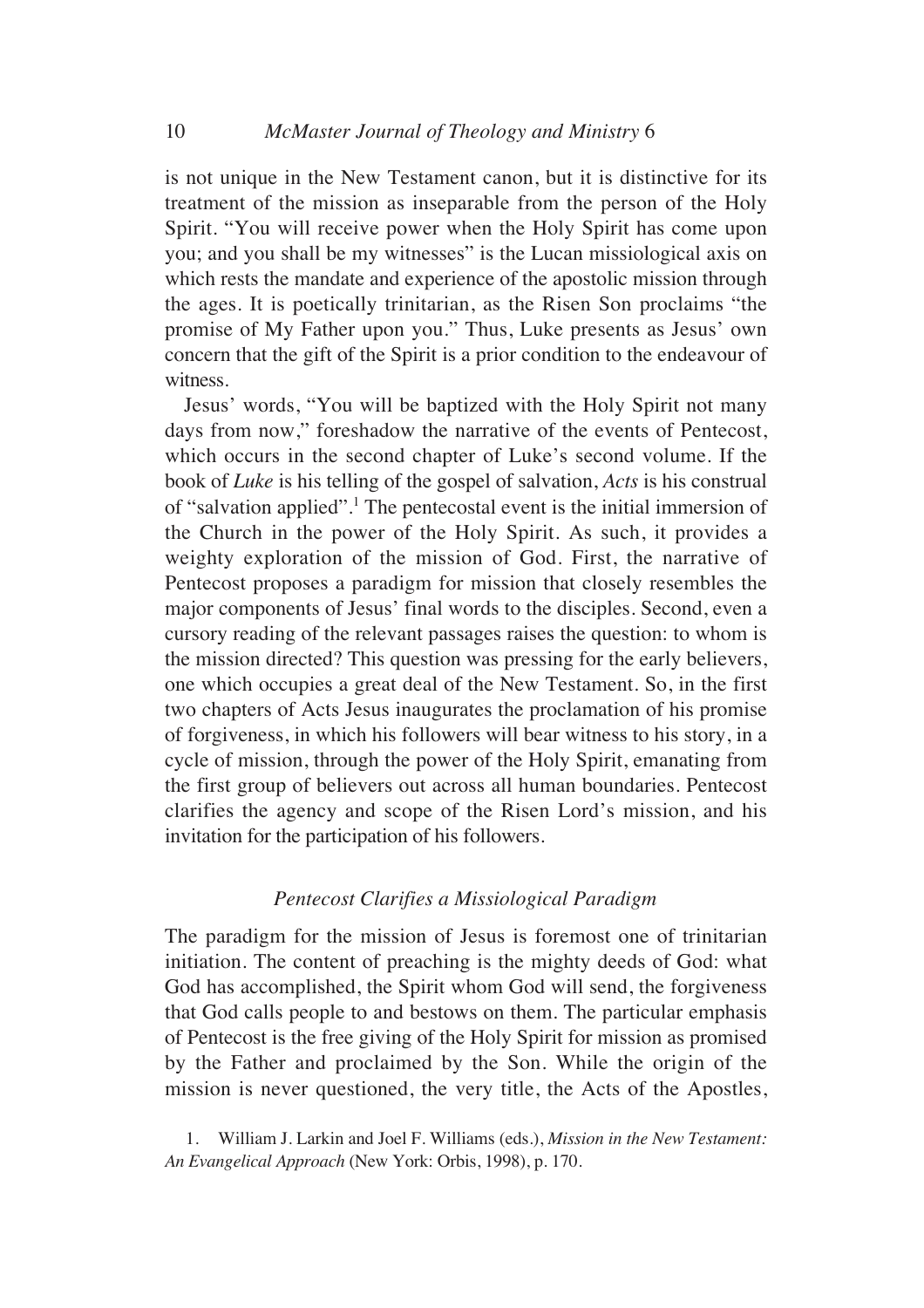points toward some human agency in the mission of God. In Acts, Luke clarifies that agency.

Luke sets up the narrative of the outpouring of the Spirit in the upper room, where the disciples were "continually devoting themselves to prayer" (Acts 2:14). They were united and they were praying. They were not, as one might imagine, crusading to the ends of the earth at the first recognition of what was accomplished in the death and resurrection of Christ. The response to witnessing the resurrection was, first of all, communion with God. Once again, God initiated the very task he commissioned from his followers, in the outpouring of the Spirit at Pentecost.

Having waited and depended on their master, the disciples experience the radical outpouring of his generosity and presence through miraculous signs that amaze those present. Yet, the most astonishing affirmation of the pentecostal outpouring is not its miracles of wind, sound and tongues, but the permanent endowment of the Spirit upon the followers of Jesus. The promise, according to Peter, spans generations. "The Gospel," writes Robert S. Coleman, "became life and power within them".2

On this particular occasion, the Holy Spirit demonstrated miraculous power by giving verbal utterances to the believers, for proclamation of the Jesus story and its intrinsic promise for humankind. While many or all of the Galileans spoke (2:7), it is Peter's speech that Luke records. Peter begins his address by offering an explanation for the supernatural events on the day of Pentecost: the wind, the sound and the utterances. He defends the validity of the miracle by arguing its divine origin. As the wind of the Spirit is poured out on the disciples, they are enabled to speak in the vernacular languages of the assembled people. The speakers were Galileans, a people with a reputation for being uncultured; hence, the reaction of amazement among the crowd.<sup>3</sup>

At least two points should be highlighted here. First, that God enabled the witnesses of Jesus' message to speak in the vernacular languages asserts the Christian call to unity and to an inclusive mission. "Ever since the early church fathers," writes Stott, "commentators have seen the blessing of Pentecost as a deliberate reversal of the curse of Babel…in

<sup>2.</sup> Robert S. Coleman, "The Promise of the Holy Spirit for the Great Commission", *Evangelical Review of Theology* 16 (1992), pp. 271-83 (280).

<sup>3.</sup> John R.W. Stott, *The Message of Acts: The Spirit, the Church and the World* (Leicester, UK: InterVarsity Press, 1990), p. 65.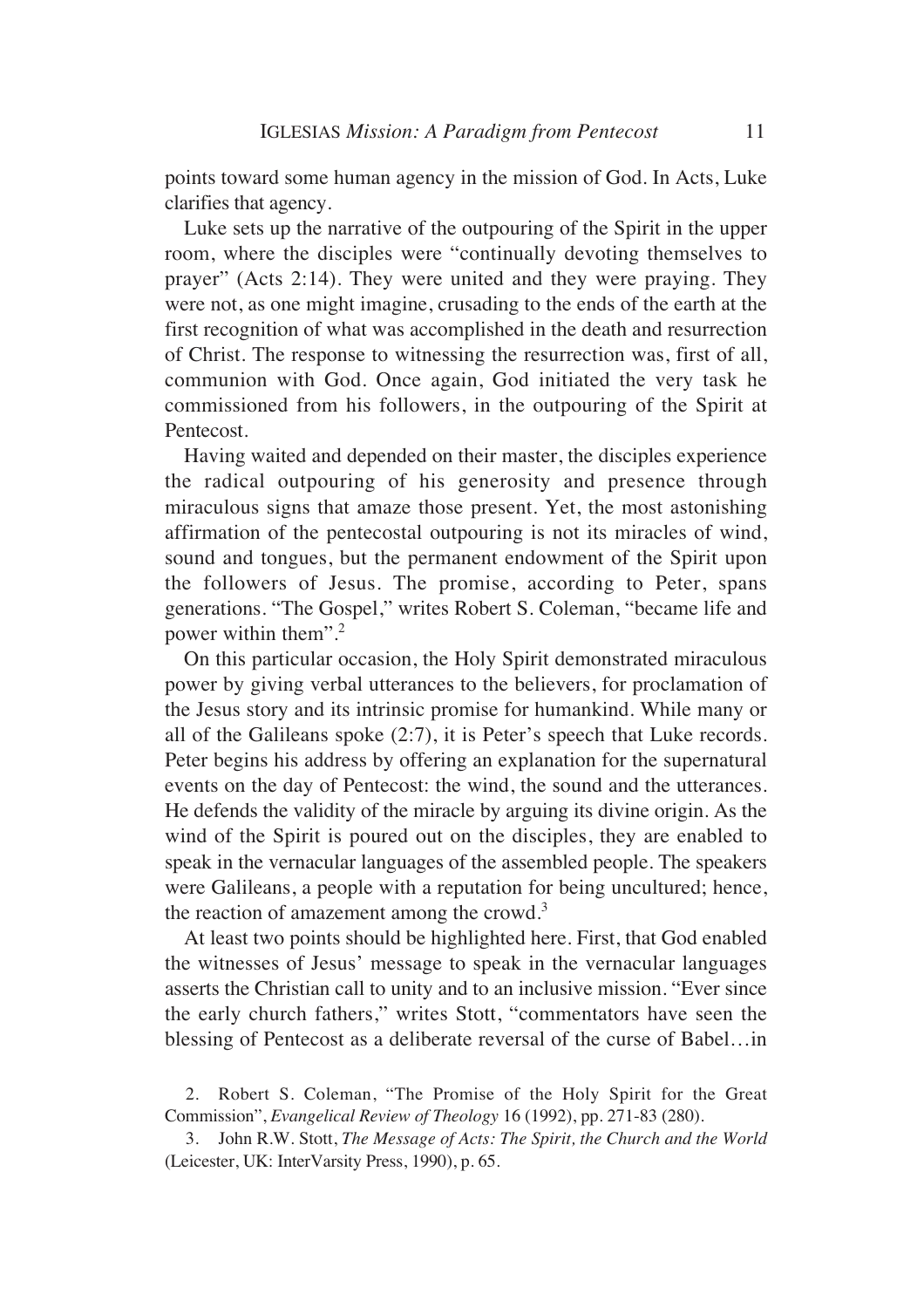Jerusalem the language barrier was supernaturally overcome as a sign that the nations would now be gathered together in Christ".4 Secondly, that the Holy Spirit initiated the proclamation of the gospel in the native languages of the audience advocates the necessity of relevant proclamation. The Holy Spirit is one who enables the proclamation of the gospel message in a way that is relevant and accessible to all people within the radically open scope of the new mission.

After Peter clarifies the significance of the miracle, he seizes the opportunity to proclaim the mightiest of God's deeds. John Stott considers Peter's speech to systematically reveal six components of the gospel message in Acts 2:22-39: Jesus' life and ministry; his death; his resurrection; his exaltation; his salvation; and the new community stemming from these.<sup>5</sup> Whatever else this may imply, it clearly shows that the pith of Peter's preaching is the exposition of the Jesus story.

In the Lucan model, the desired response to the Jesus event is twofold: repentance and baptism. The audience assembled for Peter's preaching is said to be "pierced to the heart" (2:37) upon hearing the apostle's words of accusation, "this Jesus whom you crucified" (2:36). Howard Marshall concludes that "Peter's hearers took his words as applying to them personally. Many of them had perhaps tacitly agreed with the action of their leaders in putting Jesus to death".6 The conviction of ultimate human failure before God would have been palpable for that particular crowd of Jews and proselytes, people whose identities were contingent on the privilege of serving that very God. Their impending response is predicated on their acceptance of responsibility for humanity's ultimate failure.

Immediately following a conviction of failure comes an invitation to forgiveness and baptism: "Repent, and each of you be baptized in the name of Jesus Christ for forgiveness of your sins; and you will receive the gift of the Holy Spirit" (2:38). Peter acts as God's emissary to extend the gift of forgiveness to them. Repentance here indicates a turning from error, in action as well as attitude. Together with baptism, it is a repudiation of autonomous human rebellion, a break from a "perverse generation," an Old Testament moniker for the insurgence of the Israelites in the wilderness against the Lordship of their Saviour.7

- 4. Stott, *The Message of Acts*, p. 68.
- 5. Stott, *The Message of Acts*, pp. 75-77.
- 6. I. Howard Marshall, *Acts* (Leicester, UK: InterVarsity Press, 1980), p. 80.
- 7. Marshall, *Acts*, p. 80.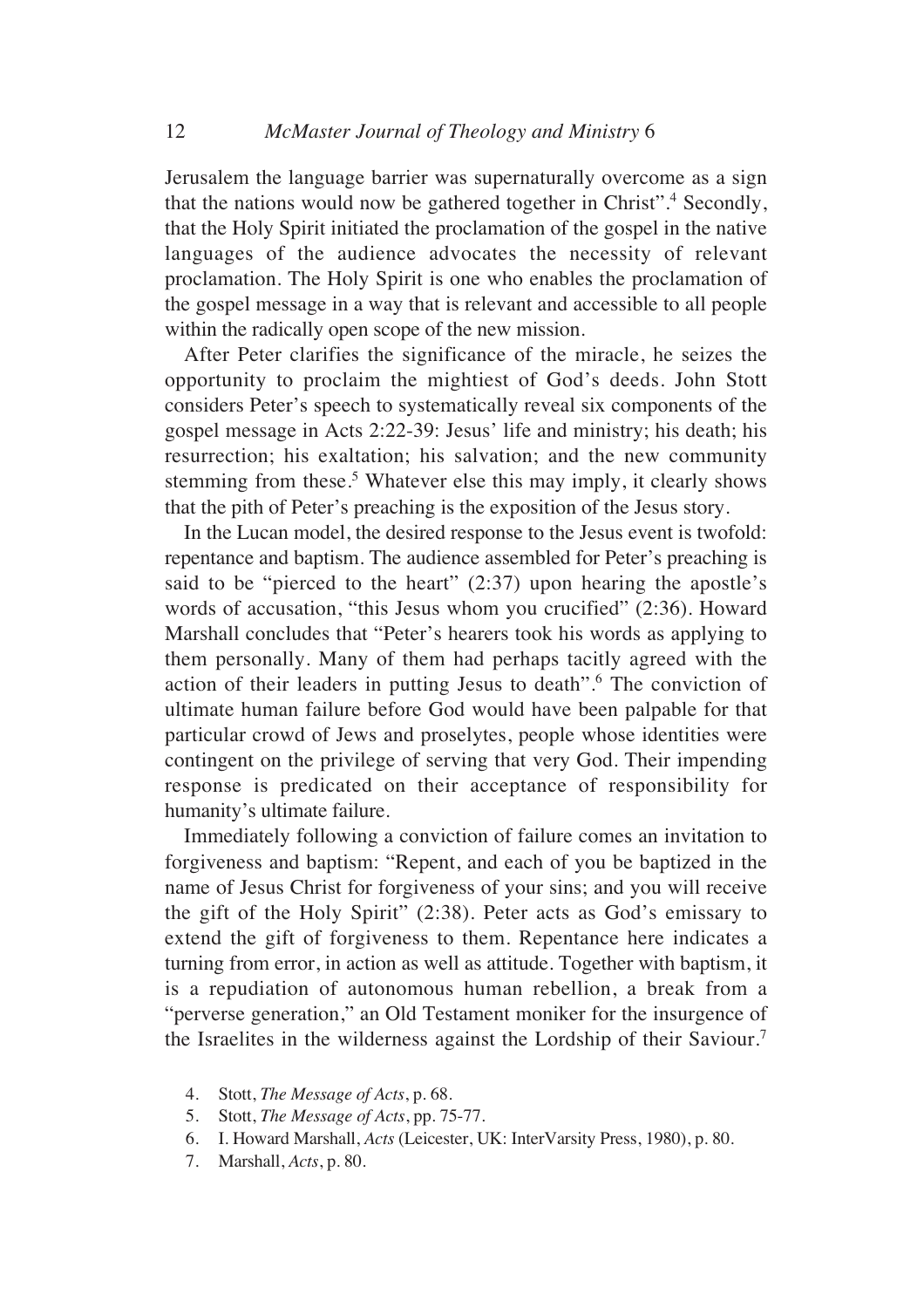Water baptism is the outward expression of the death of the former selfdirecting identity and the re-emergence of a life hidden in Christ, under his Lordship. Stott calls it the "humiliation of baptism".<sup>8</sup> The response of the assembled audience is a refusal to persist in the rebellion that killed God incarnate. It entails two great gifts from a very forgiving Lord: forgiveness for the rebellion and, adding mercy to mercy, the gift of the Holy Spirit.

The decision to accept God's gift of forgiveness brings with it the further gift of the Holy Spirit with benefit to the believer; however, here the emphasis is for the benefit of the not-yet believer. The Holy Spirit enables the mission of God by gifting God's servants with utterances, prophecies and other miraculous gifts. Peter quotes from the prophecy of Joel, which includes the gifts of dreams, visions and other wonders (Acts 3:17-21). The excerpt ends, "And it shall be that everyone who calls on the name of the Lord will be saved" (2:21). Had there been any doubt as to the intended beneficiaries of the giving of spiritual gifts to believers, this lays it to rest: the Spirit gifts believers for mission to those not yet reached. What can seem self-evident must be reiterated on account of the human tendency to fuel pride with the blessings of God. No such allowance is made; the gifts, whatever joy they bring the believer, are for the spiritual benefit of others. The Holy Spirit's autonomy in gift-giving includes the message that the kingdom of God is inclusive. Stott writes, "the universal gift (the Spirit) will lead to a universal ministry."9 An overriding concern of Luke's treatment of the mission as initiated by Jesus and experienced at Pentecost is the startling scope of the missionary field.

Implicit and explicit in this are three affirmations as to the availability of the promise of the Holy Spirit regardless of geographic, chronological or social boundaries. Indeed, it is important to note that the outpouring of the Spirit was not new at or after Pentecost; it is part of the experience of God in both the Old Testament and the life and ministry of Jesus. What is new is the broadening of the possible recipients of that blessing.

First, in his pre-ascension commission to the disciples, Jesus forecasts the proclamation of the message "to all the nations, beginning from Jerusalem." Luke reiterates in Acts 1:8, "you shall be My witnesses both in Jerusalem, and in all Judea and Samaria, and even to the remotest part

- 8. Stott, *The Message of Acts*, p. 78.
- 9. Stott, *The Message of Acts*, p. 74.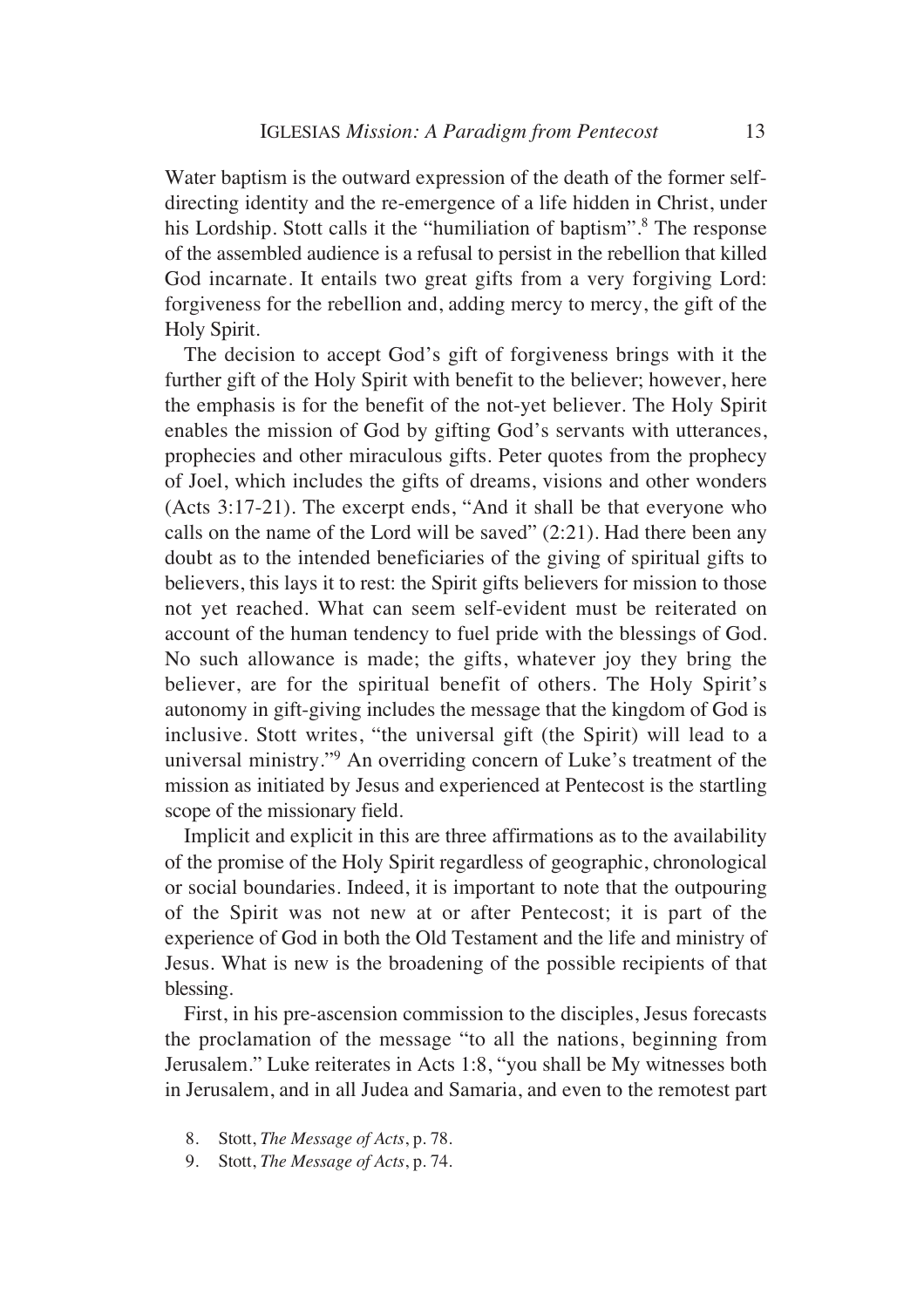of the earth." The message is configured in a kind of expanding geographical pattern, representative of its spread from Jerusalem and Judaism outwards to all people of all cultures and lands. This theme is central to the entire narrative of the Spirit's outpouring at Pentecost. Ferdinand Hahn observes,

The story of Pentecost, with its list of Jews and proselytes coming from all nations (2.9-11), and the quotation from Joel about 'all flesh' (2.17), shows that a world-wide horizon is already being opened up here.<sup>10</sup>

Luke makes this rhetorically conspicuous with the phrase "devout men from every nation" (2:5). The message was proclaimed that day in the various languages of those present, representing a substantial number of cultures (2:9-11).

Second, the scope of the mission is not only without geographic boundaries, but also without boundaries of time. When the disciples press Jesus to disclose the timing of the coming of the heavenly kingdom, he tells them that timing is an issue of the Father's sovereignty (2:6-8), not for them to negotiate about or even know; they are to carry out the mission without placing temporal boundaries around it. This is made clearer still in 2:39, where Peter assures the assembled audience that the promise is for "you and your children and for all who are far off, as many as the Lord our God will call unto Himself." Thus, while stressing the primacy of God's prerogative to initiate the giving of the Spirit, Peter further preaches the radical inclusiveness of this offering throughout subsequent generations.

Third, the excerpt from Joel makes clear the social scope of the new promise. "I will pour out my Spirit on all people" (*pasa sarx*, all flesh), regardless of sex, age and status: sons, daughters; young, old; servants; men, women.<sup>11</sup> The main theme "is that God is going to pour out his Spirit upon all people, *i.e.* upon all kinds of people and not just upon the prophets, kings and priests, as had been the case in Old Testament times".<sup>12</sup>

Together, these three affirmations regarding the scope of the new church's evangelistic mission must have come as a great shock to the devout Jewish crowd, whose identity was hitherto predicated on an

<sup>10.</sup> Ferdinand Hahn, *Mission in the New Testament* (London: SMC Press, 1965), p. 132.

<sup>11.</sup> Stott, *The Message of Acts*, p. 74.

<sup>12.</sup> Marshall, *Acts*, p. 73.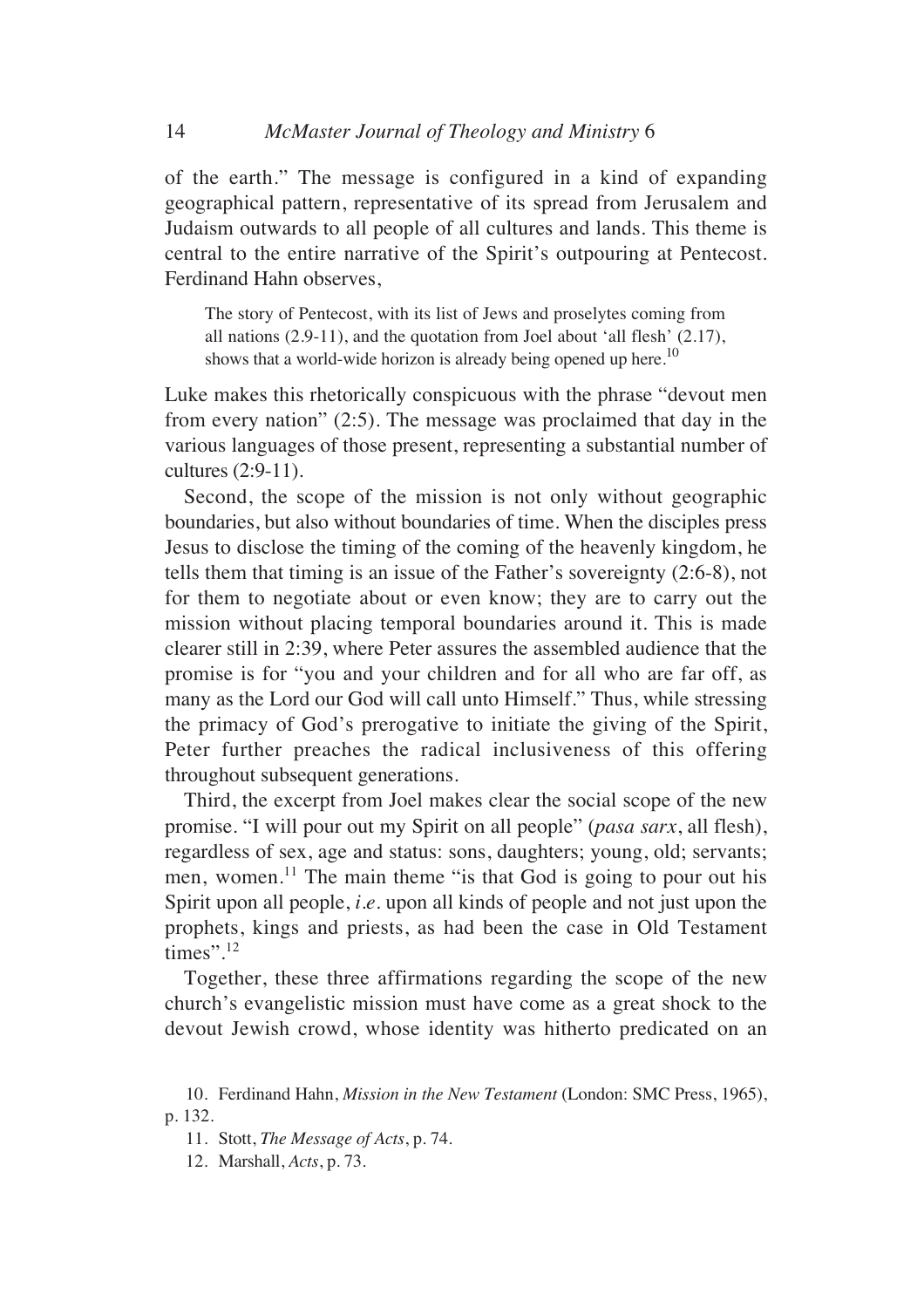exclusive claim to divine grace. Peter's message is daring to those assembled and for all time. He is audaciously proclaiming that the least likely will receive the gifts of God, in salvation (forgiveness) and in empowerment (the Holy Spirit poured out for mission).

There is in the Pentecostal model a kind of dance between God and his creatures, which alternates between divine initiative and human participation. We have seen this paradigm in the writing of Luke: Jesus promises the Spirit, his disciples wait; the Spirit unleashes power, the disciples proclaim. The result is that still more people come to accept the generous gifts of God, which are forgiveness and the indwelling of the Spirit. The Spirit, Pentecost teaches, is given not for the spiritual warmth of the individual, but in order to continue this cycle of the mission of God through human agency, in a kind of emanation from the person of Jesus throughout geography, time and human circumstance. The human being is saved from the human initiative ("this perverse generation!") in order to participate in the initiative of God. Pentecost teaches that this is the hope of all humankind.

## *The Promise: You Shall Be my Witnesses*

Located somewhere in that ever-expanding pattern is the church of today and beyond, worldwide. What applications can this church glean from the missiological paradigm of Pentecost? The answer is found in locating that church precisely within the emanation that is instigated by God. Before everything else comes the acknowledgement of God's sovereignty in the completion of his mission. The Church must submit to the Spirit, the free and surprising actor of proclamation; as such, much of mission will remain beyond dogma, systems and schemes.

First, the church must continuously focus on the content of proclamation: the message of and about Jesus. It is not church affiliation or Christian ethics that are the substance of the pentecostal proclamation; it is the accomplishments of Jesus, the "mighty deeds of God." Pentecost teaches that, with the guidance of Spirit, his message needs to be proclaimed in all languages, not only in every verbal language, but across all barriers of communication. There is hope in this for our circumstances. Preaching is easily frustrated in a post-Enlightenment, rationalist, individualist Western milieu. However, if Galileans could speak with every tongue to devout religious people, believers in this context can be empowered to preach in a context of intellectual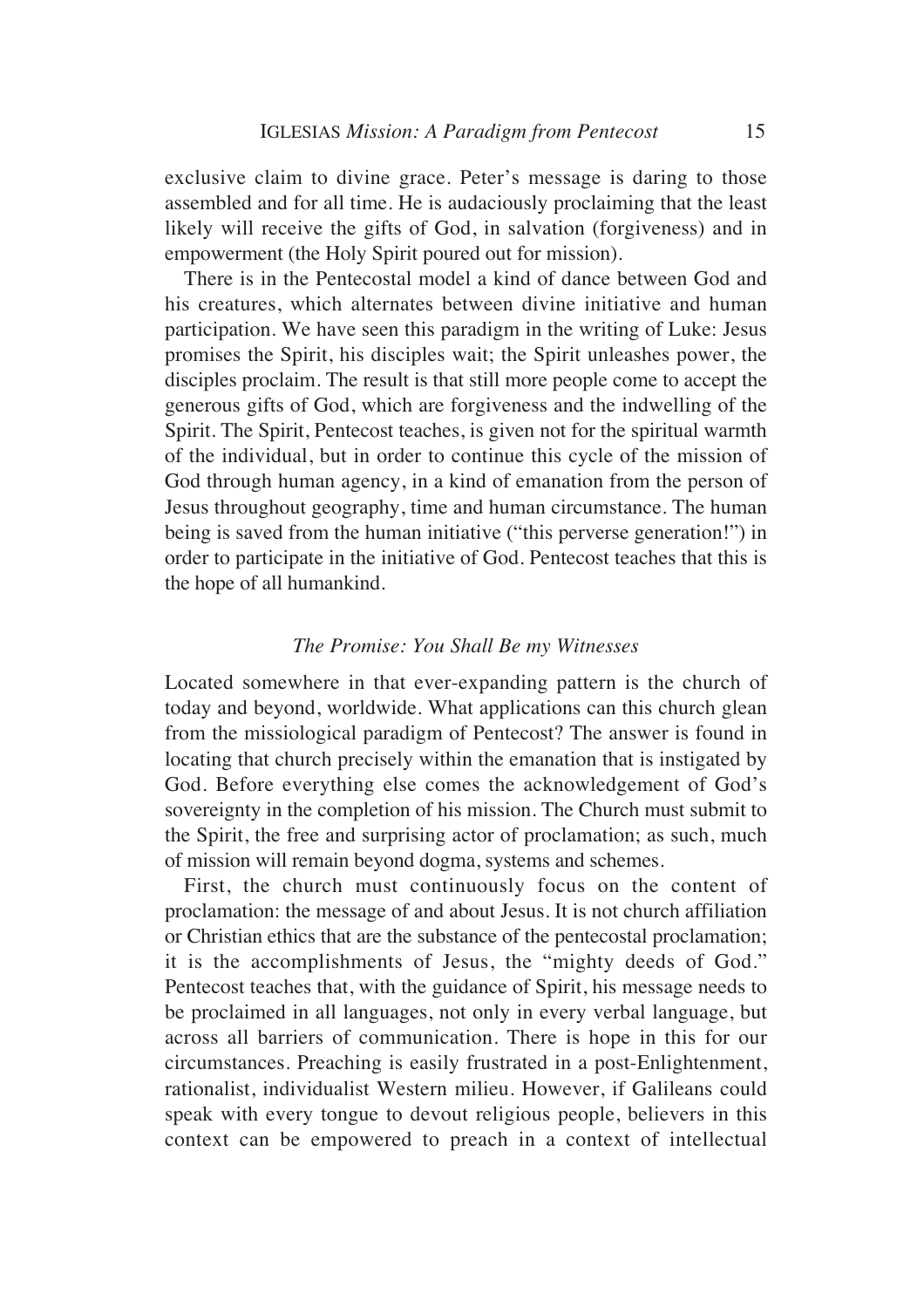adversity. The gospel message is the same regardless of context; but the Holy Spirit enables ordinary believers to bear witness to that message in ways that pierce the hearts of any whom God calls.

Second, the Church must continue to be challenged to expect God to move where He is not expected: among those on the margins, among those of all demographics, and in all cultures. The message is unifying, as it legitimizes the possibility that God could be gracious to and through any human life. In a North American context, where there is an attitude of cultural superiority that makes the church suspicious of its kin abroad, this means embracing the validity of other cultures as loci of legitimate spiritual activity. In another culture it may mean legitimizing the spiritual equality of the genders, or classes and so on.

Tony Campolo recounts an instructive experience he had in New Zealand. A prominent Christian leader had been advocating that Christians seek to destroy the Maori culture, on account of the prevalence of demonic worship among its people. Others had countered his arrogant claims. Campolo was questioned on his position and offered the following:

I went on to explain that I believed that the Maori culture was created by God and that while some evil influences had permeated it, as it had all cultures, God basically loved the Maori way of life and wanted to purify it and lift it up to what it was originally intended to be. I explained that the more Christianized the Maori society became, the more "Maori" it would be. The music, dances, and other art forms of the Maori people should not be rejected, but should be utilized as instruments for glorifying God. It is hard to describe the enthusiasm with which my Maori friends greeted my perspective on their culture, and I was soon to see its impact.<sup>13</sup>

Third, believers must wait and pray expectantly for the empowerment of the Holy Spirit. Again, the church can anticipate that the Spirit will move through vehicles other than those expected. Much inauthenticity could be avoided in evangelism were Christians to genuinely regard the responsibility of that weighty task as belonging to the Spirit.14 Neither conviction nor salvation are ours to effect; neither should we presume that our powers and wisdom will be effective mediators of the Jesus message to all people. Only the Spirit can achieve such a monumental task. Would Luke embrace the Christian commercial industry of growth

<sup>13.</sup> Tony Campolo, *Let Me Tell You a Story* (Nashville, TN: Thomas Nelson, 2000), 194.

<sup>14.</sup> Coleman, "Promise of the Holy Spirit," p. 278.